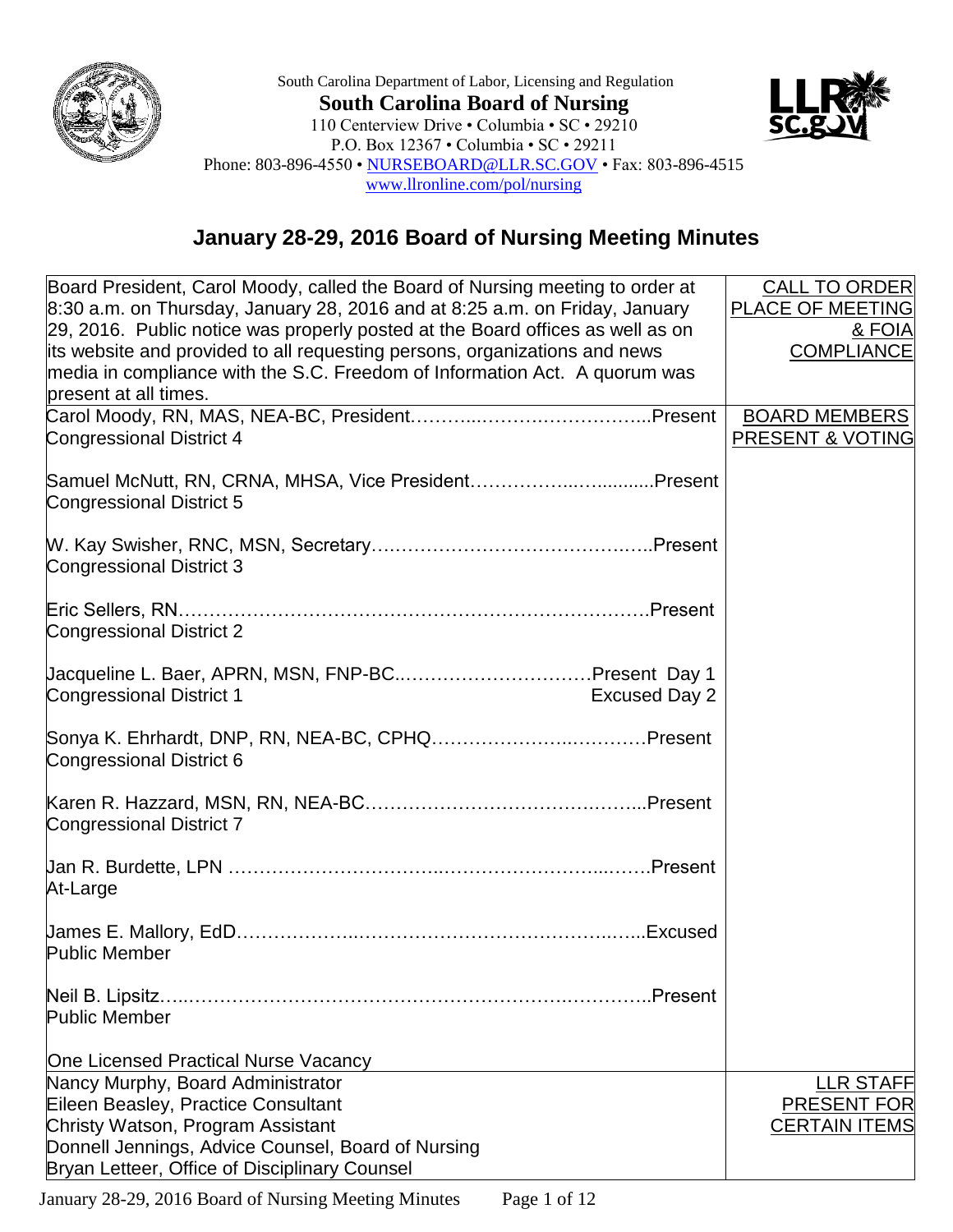| Princess Hodges, Office of Disciplinary Counsel                                                                                                                                                                                                                                                                                                                 |                                                                                                                       |
|-----------------------------------------------------------------------------------------------------------------------------------------------------------------------------------------------------------------------------------------------------------------------------------------------------------------------------------------------------------------|-----------------------------------------------------------------------------------------------------------------------|
| Alex Imgrund, Office of Disciplinary Counsel                                                                                                                                                                                                                                                                                                                    |                                                                                                                       |
| James Mallory was excused for both meeting days and Jacqueline Baer was<br>excused for the Friday meeting day.                                                                                                                                                                                                                                                  | <b>EXCUSED</b><br><b>ABSENCES</b>                                                                                     |
| A motion was made by Kay Swisher to accept the excused absences. Samuel<br>McNutt seconded the motion. The motion carried unanimously.                                                                                                                                                                                                                          | <b>MOTION</b>                                                                                                         |
| The January 28-29, 2016 Board of Nursing Meeting Regular Agenda was<br>presented for the Board's review and approval.                                                                                                                                                                                                                                           | APPROVAL OF<br><b>AGENDA</b>                                                                                          |
| A motion was made by Neil Lipsitz to approve the January 28-29, 2016 Board of<br>Nursing Regular Agenda. Jan Burdette seconded the motion. The motion carried<br>unanimously.                                                                                                                                                                                   | <b>MOTION</b>                                                                                                         |
| The Consent Agenda for the January 28-29, 2016 Board of Nursing meeting was<br>presented for the Board's review and approval/acceptance as information.                                                                                                                                                                                                         | APPROVAL OF<br><b>CONSENT AGENDA</b>                                                                                  |
| a) For Information: NCSBN Compact Connection<br>b) For Acceptance: October 20, 2015 Advisory Committee on<br>Nursing (ACON) Meeting Minutes<br>c) For Information: NCSBN Good Morning Members January 6,                                                                                                                                                        |                                                                                                                       |
| 2016<br>Update on Governor's Domestic Violence<br>d) For Information:<br><b>Taskforce</b>                                                                                                                                                                                                                                                                       |                                                                                                                       |
| e) For Information: Budget (on table)<br>A motion was made by Samuel McNutt to approve the Consent Agenda as<br>presented with the exception of pulling the Update on the Governor's Domestic<br>Violence Taskforce agenda item. Karen Hazard seconded the motion. The<br>motion carried unanimously.                                                           | <b>MOTION</b>                                                                                                         |
| The November 19-20, 2015 Board of Nursing meeting minutes were presented<br>for the Board's review and approval.                                                                                                                                                                                                                                                | APPROVAL OF<br><b>MINUTES</b>                                                                                         |
| A motion was made by Kay Swisher to approve the November 19-20, 2015 Board<br>of Nursing meeting minutes as presented. Neil Lipsitz seconded the motion. The<br>motion carried unanimously.                                                                                                                                                                     | <b>MOTION</b>                                                                                                         |
| At its March 2010 meeting, the Board of Nursing voted to continue full approval<br>for the Cherokee Technology Center practical nursing program for 6 years<br>(based on the October 2009 survey report).<br>The Cherokee Technology Center practical nursing program site survey<br>regarding continuing program approval was conducted on September 22, 2015. | <b>CHEROKEE</b><br><b>TECHNOLOGY</b><br><b>CENTER -</b><br><b>REQUEST FOR</b><br><b>CONTINUED</b><br><b>PRACTICAL</b> |
| The survey report with findings and recommendations along with the<br>Cherokee Technology Center's report response materials were provided for the<br>Board's review.                                                                                                                                                                                           | <b>NURSING</b><br><b>EDUCATION</b><br><b>PROGRAM</b><br><b>APPROVAL</b>                                               |
| Candace Transou, Practical Nursing Program Coordinator, Cherokee<br>Technology Center, appeared before the Board to discuss the survey/ program<br>and to respond to questions.                                                                                                                                                                                 |                                                                                                                       |
| Discussion included though was not limited to HESI implementation and student<br>involvement in curriculum development.                                                                                                                                                                                                                                         |                                                                                                                       |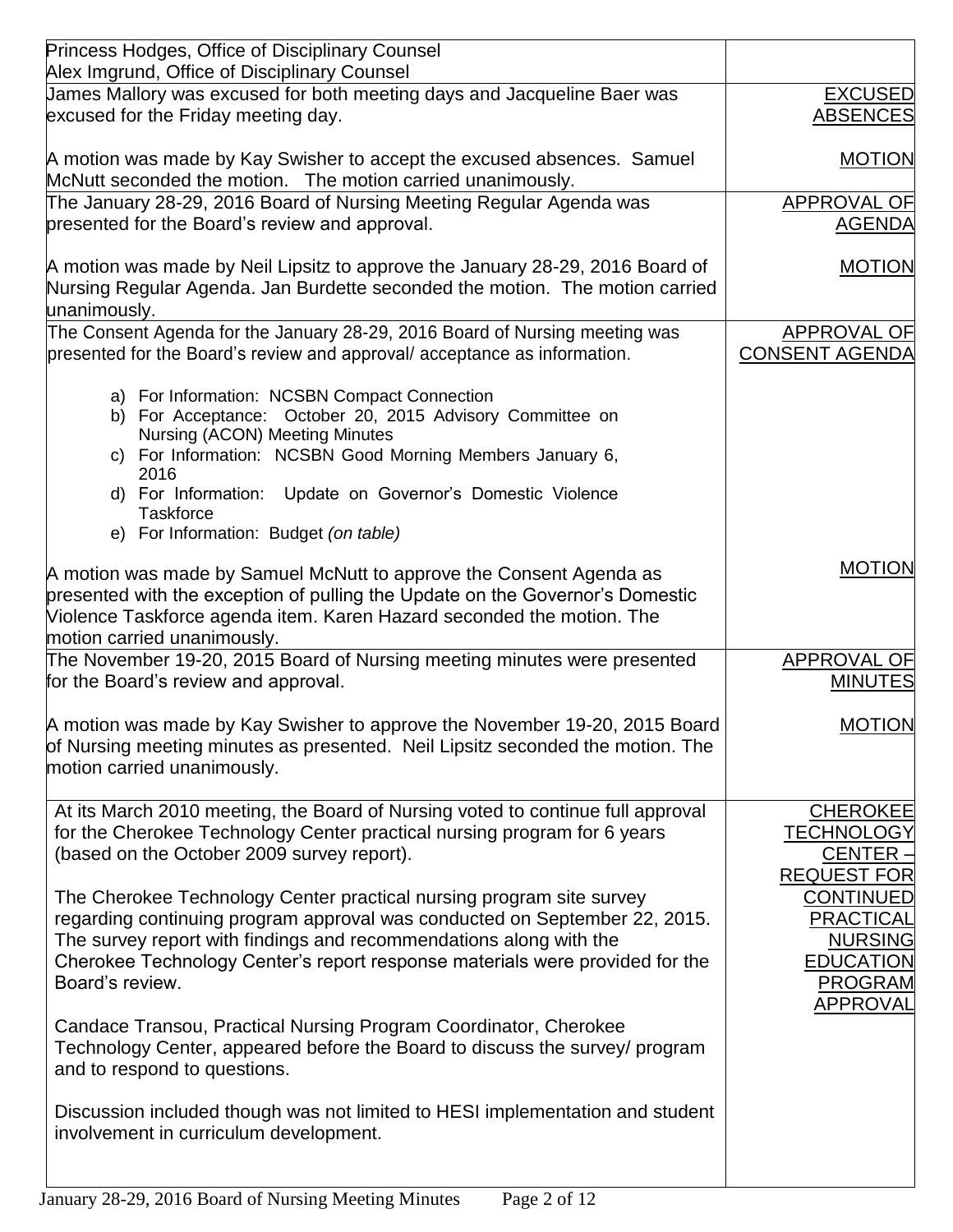| A motion was made by Samuel McNutt to grant full program approval for a<br>time period of six years. Kay Swisher seconded the motion. The motion<br>carried unanimously.                                                                                                                                                                                                                                                                                                                                                                                                                                       | <b>MOTION</b>                                                                                                                                 |
|----------------------------------------------------------------------------------------------------------------------------------------------------------------------------------------------------------------------------------------------------------------------------------------------------------------------------------------------------------------------------------------------------------------------------------------------------------------------------------------------------------------------------------------------------------------------------------------------------------------|-----------------------------------------------------------------------------------------------------------------------------------------------|
| At its March 2011 meeting, the Board of Nursing voted to continue full approval<br>for the Northeastern Technical College (NETC) practical nursing program for 5<br>years (based on the October 2010 survey report).                                                                                                                                                                                                                                                                                                                                                                                           | NORTHEASTERN<br><b>TECHNICAL</b><br><b>COLLEGE (NETC) -</b><br><b>REQUEST FOR</b><br><b>CONTINUED</b>                                         |
| The NETC practical nursing program site survey regarding continuing program<br>approval was conducted on October 21, 2015. The survey report with findings<br>and recommendations along with the NETC report response materials were<br>provided for the Board's review.                                                                                                                                                                                                                                                                                                                                       | <b>PRACTICAL</b><br><b>NURSING</b><br><b>EDUCATION</b><br><b>PROGRAM</b><br><b>APPROVAL</b>                                                   |
| Peggy Hope, Nursing Department Head, NETC and Vicky Craig, Nursing<br>Consultant, appeared before the Board to discuss the survey/ program and to<br>respond to questions.                                                                                                                                                                                                                                                                                                                                                                                                                                     |                                                                                                                                               |
| Discussion included though was not limited to the 2015 program NCLEX<br>statistics, utilization of ATI and NCLEX review offering.                                                                                                                                                                                                                                                                                                                                                                                                                                                                              |                                                                                                                                               |
| A motion was made by Kay Swisher to go into executive session for the purpose<br>of receiving legal counsel. The Board requested Nancy Murphy be present.<br>Samuel McNutt seconded the motion. The motion carried unanimously.                                                                                                                                                                                                                                                                                                                                                                                | <b>MOTION</b>                                                                                                                                 |
| A motion was made by Kay Swisher to leave executive session. Samuel McNutt<br>seconded the motion. The motion carried unanimously. No official actions were<br>taken during the executive session.                                                                                                                                                                                                                                                                                                                                                                                                             | <b>MOTION</b>                                                                                                                                 |
| A motion was made by Karen Hazzard to defer the practical nursing continuing<br>program approval decision until the May 2016 Board of Nursing meeting due to<br>timing and the number of graduates still needing to take the NCLEX. The motion<br>was seconded by Samuel McNutt. The motion carried unanimously.                                                                                                                                                                                                                                                                                               | <b>MOTION</b>                                                                                                                                 |
| The site survey team appointed by the Advisory Committee on Nursing (ACON)<br>completed their survey for the proposed ECPI Charleston associate degree<br>nursing program on September 30, 2015. The report was submitted to ACON at<br>its December 1, 2015 meeting. At its December 1, 2015 meeting, the ACON<br>recommended to forward the ECPI Charleston proposed associate degree<br>nursing program to the Board of Nursing for consideration regarding initial<br>approval with the recommendation to submit a new curriculum map in line with<br>the 68 hours of the SC Statewide Articulation Model. | <b>ECPI CHARLESTON</b><br>- REQUEST FOR<br><b>PROPOSED</b><br><b>ASSOCIATE</b><br><b>DEGREE NURSING</b><br><b>PROGRAM INITIAL</b><br>APPROVAL |
| The survey report with findings and recommendations along with the ECPI<br>Charleston report response materials and ACON response materials were<br>provided for the Board's review.                                                                                                                                                                                                                                                                                                                                                                                                                           |                                                                                                                                               |
| Patti Steele, Director of Nursing and James Weaver, Campus President, ECPI<br>Charleston, appeared before the Board to discuss the survey/ program and to<br>respond to questions.                                                                                                                                                                                                                                                                                                                                                                                                                             |                                                                                                                                               |
| A motion was made by Samuel McNutt to go into executive session for the                                                                                                                                                                                                                                                                                                                                                                                                                                                                                                                                        | <b>MOTION</b>                                                                                                                                 |

January 28-29, 2016 Board of Nursing Meeting Minutes Page 3 of 12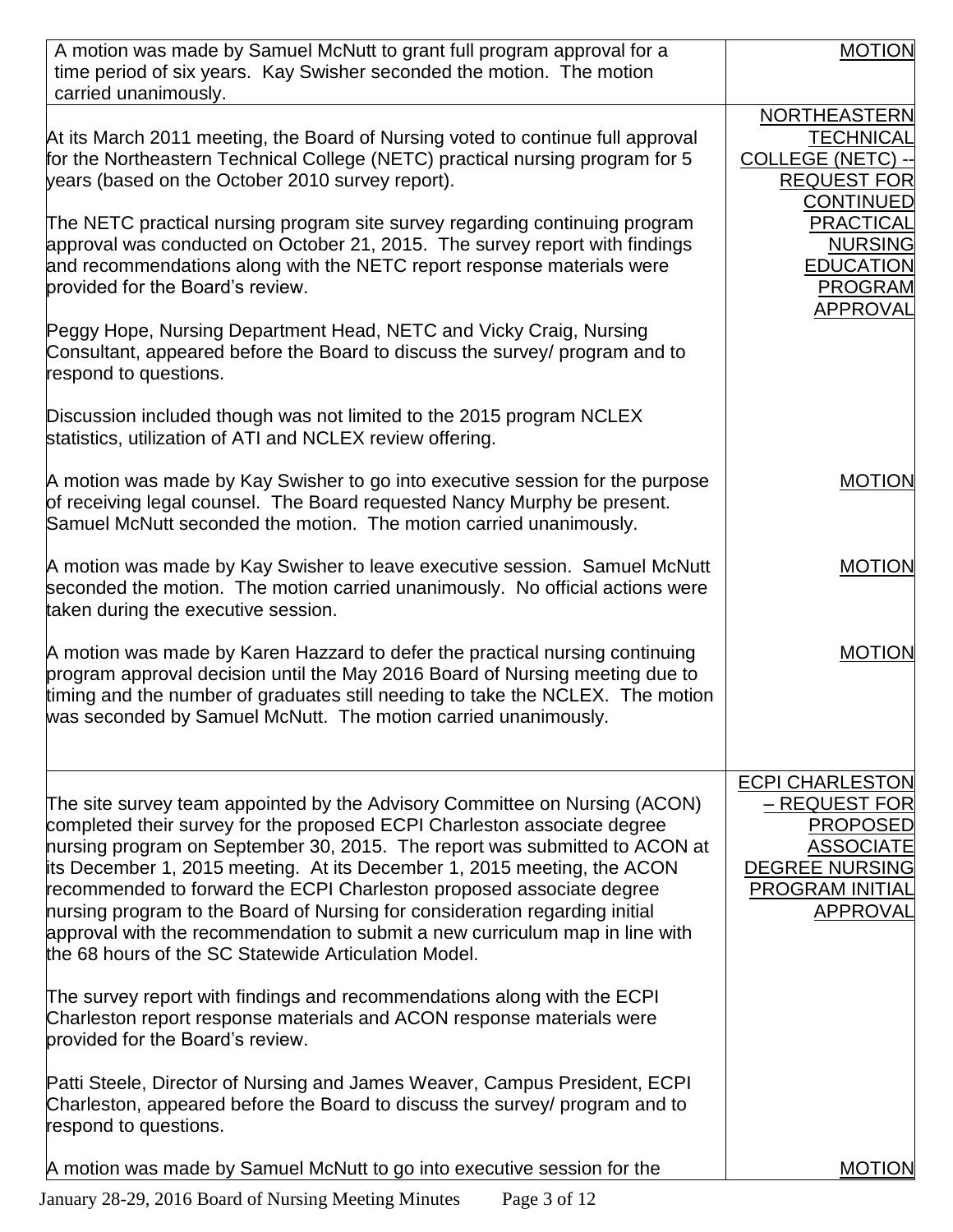| purpose of receiving legal counsel. The Board requested Nancy Murphy be<br>present. Kay Swisher seconded the motion. The motion carried unanimously.                                                                                                    |           |                                                |                                                                            |
|---------------------------------------------------------------------------------------------------------------------------------------------------------------------------------------------------------------------------------------------------------|-----------|------------------------------------------------|----------------------------------------------------------------------------|
| A motion was made by Kay Swisher to leave executive session. Neil Lipsitz<br>seconded the motion. The motion carried unanimously. No official actions were<br>taken during the executive session.                                                       |           |                                                | <b>MOTION</b>                                                              |
| A motion was made by Jacqueline Baer to grant initial approval for this associate<br>degree program. Samuel McNutt seconded the motion. The motion carried<br>unanimously.                                                                              |           |                                                | <b>MOTION</b>                                                              |
| Dylan Sitterle, Office of Investigations and Enforcement, presented information<br>regarding continued competency audits and the company CE Broker. Materials<br>regarding the company and electronic services were provided for the Board's<br>review. |           |                                                | <b>AUDITS/CE</b><br><b>BROKER</b>                                          |
| Discussion included but was not limited to cost, auditing of competency options,<br>other State Boards of Nursing utilizing CE Broker services, support services and<br>proposed implementation.                                                        |           |                                                |                                                                            |
| Carol Moody asked if there was any member of the board that was not in favor of<br>moving forward and hearing none, requested that Board/ agency staff move<br>forward logistically.                                                                    |           |                                                |                                                                            |
|                                                                                                                                                                                                                                                         |           |                                                |                                                                            |
| Carol Moody shared information regarding the Enhanced Nurse Licensure<br>Compact update from the December 14, 2015 NCSBN President Networking<br>Conference Call.                                                                                       |           |                                                | PRESIDENT'S<br><b>REPORT – NURSE</b><br><b>LICENSURE</b><br><b>COMPACT</b> |
| The list of Board of Nursing Committee Assignments was presented and the<br>Board discussed replacements for Amanda Baker's positions. The Board<br>discussed the Committee positions to be as follows:                                                 |           |                                                | PRESIDENT'S<br><b>REPORT - BOARD</b><br>OF NURSING<br><b>COMMITTEE</b>     |
| <b>Advanced Practice Committee</b>                                                                                                                                                                                                                      | alternate | <b>McNutt</b><br>Baer                          | <b>ASSIGNMENTS</b>                                                         |
| Advisory Committee on Nursing                                                                                                                                                                                                                           |           | Ehrhardt                                       |                                                                            |
| Nursing Practice and Standards Committee                                                                                                                                                                                                                | alternate | Swisher<br><b>Eric Sellers</b><br>Jan Burdette |                                                                            |
| <b>RPP Advisory Committee</b>                                                                                                                                                                                                                           | alternate | Hazzard<br>Mallory<br>Lipsitz                  |                                                                            |
| <b>Healthcare Collaborative Committee</b>                                                                                                                                                                                                               | alternate | Baer<br><b>McNutt</b>                          |                                                                            |
| Legislative Committee                                                                                                                                                                                                                                   |           | <b>McNutt</b>                                  |                                                                            |

January 28-29, 2016 Board of Nursing Meeting Minutes Page 4 of 12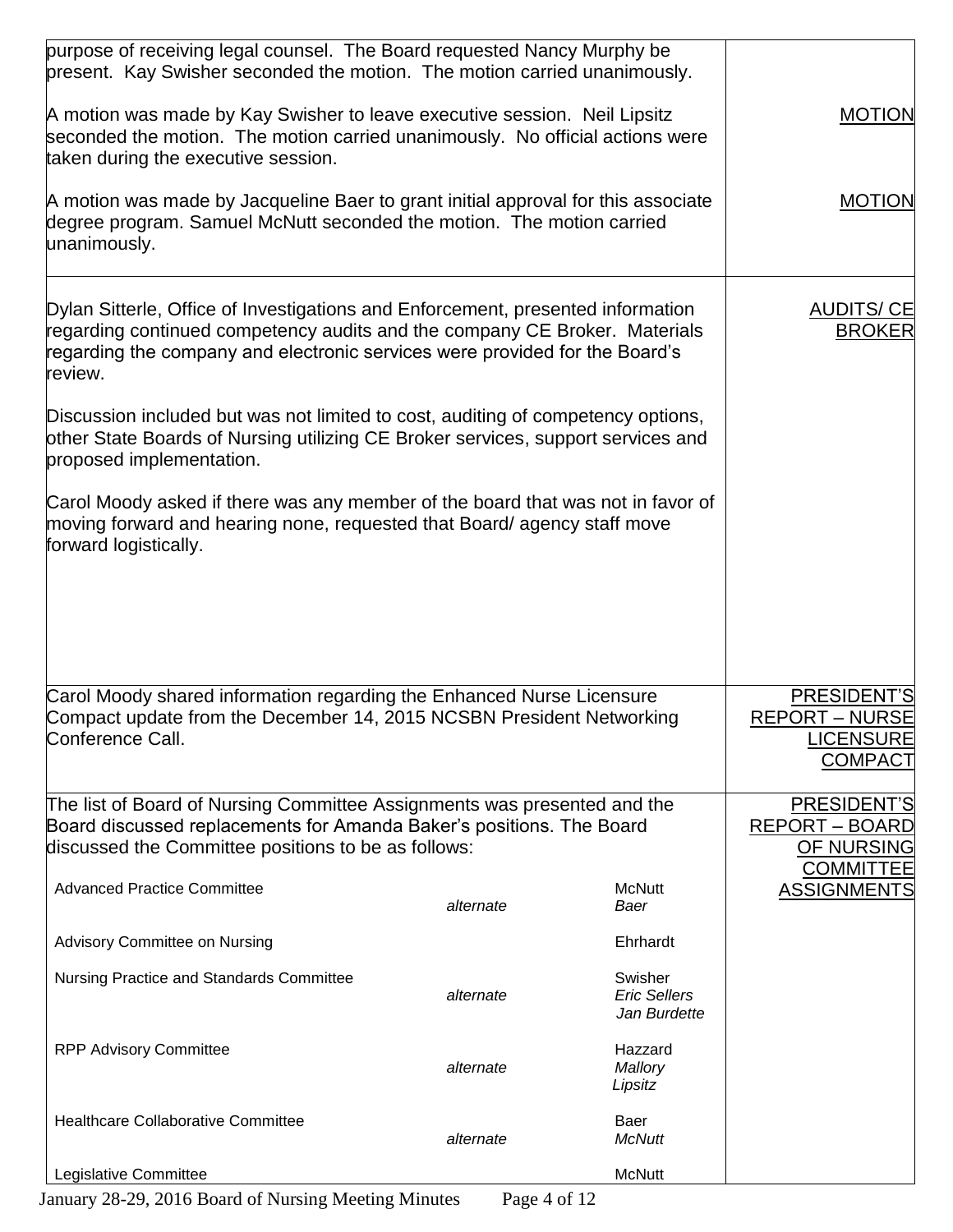| To include Nurse Licensure Compact                                                                                                                                                                                                                                                                                                                                                                                                                                                                                                                                                                                                                                                                                                                                                  | Swisher                    |                                                                                                                                                                          |
|-------------------------------------------------------------------------------------------------------------------------------------------------------------------------------------------------------------------------------------------------------------------------------------------------------------------------------------------------------------------------------------------------------------------------------------------------------------------------------------------------------------------------------------------------------------------------------------------------------------------------------------------------------------------------------------------------------------------------------------------------------------------------------------|----------------------------|--------------------------------------------------------------------------------------------------------------------------------------------------------------------------|
| Joint BON/ BME Committee Re: Waiver Matters Involving APRNs                                                                                                                                                                                                                                                                                                                                                                                                                                                                                                                                                                                                                                                                                                                         | Moody<br><b>McNutt</b>     |                                                                                                                                                                          |
| alternate                                                                                                                                                                                                                                                                                                                                                                                                                                                                                                                                                                                                                                                                                                                                                                           | Swisher                    |                                                                                                                                                                          |
| <b>Telenursing Committee</b>                                                                                                                                                                                                                                                                                                                                                                                                                                                                                                                                                                                                                                                                                                                                                        | Baer<br>Hazzard<br>Lipsitz |                                                                                                                                                                          |
| The NCLEX Examination Committee has provided the proposed 2017 NCLEX-<br>PN Test Plan for member Board feedback. Information regarding explanation of<br>the changes, rationale, timeline and proposed changes was provided for the<br>Board's review. National Council of State Boards of Nursing has provided<br>documents for the Board's review as a confidential draft not ready for public<br>dissemination at this time.                                                                                                                                                                                                                                                                                                                                                     |                            | ADMINISTRATOR'S<br>REPORT-<br>PROPOSED 2017<br><b>NCLEX-PN TEST</b><br><b>PLAN</b>                                                                                       |
| The subcommittee (members Samuel McNutt, Jacqueline Baer and Jan Burdette)<br>appointed by the Board of Nursing at its November 2015 meeting regarding<br>Review of the ACON Charter met on January 7, 2016. Public notice was properly<br>posted at the Board offices as well as on its website and provided to all<br>requesting persons, organizations and news media in compliance with the S.C.<br>Freedom of Information Act. The subcommittee presented proposed revisions to<br>the ACON/ ACONE Charter to include a recommendation to revise the committee<br>name to the Advisory Committee on Nursing Education (ACONE) as well as to<br>the Procedures for Review and Survey of Proposed New Nursing Programs.<br>These documents were provided for the Board's review. |                            | PRESIDENT'S<br><b>REPORT--</b><br><b>ADVISORY</b><br><b>COMMITTEE ON</b><br><b>NURSING</b><br><b>PRESIDENT'S</b><br><b>REPORT</b><br><b>LEGISLATIVE</b><br><b>UPDATE</b> |
|                                                                                                                                                                                                                                                                                                                                                                                                                                                                                                                                                                                                                                                                                                                                                                                     |                            | (EXECUTIVE SESSION)                                                                                                                                                      |
| A motion was made by Samuel McNutt to go in to executive session for the<br>purpose of receiving legal counsel and for examination security and to allow<br>Nancy Murphy to attend. Karen Hazzard seconded the motion. The motion                                                                                                                                                                                                                                                                                                                                                                                                                                                                                                                                                   |                            | <b>MOTION</b>                                                                                                                                                            |
| carried unanimously.<br>A motion was made by Neil Lipsitz to leave executive session. Samuel McNutt<br>seconded the motion. The motion carried unanimously. No official actions were<br>taken during executive session.                                                                                                                                                                                                                                                                                                                                                                                                                                                                                                                                                             |                            | <b>MOTION</b>                                                                                                                                                            |
| A motion was made by Kay Swisher to approve and support the proposed 2017<br>NCLEX PN test plan. Samuel McNutt seconded the motion. The motion carried<br>unanimously.                                                                                                                                                                                                                                                                                                                                                                                                                                                                                                                                                                                                              |                            | <b>MOTION</b>                                                                                                                                                            |
| A motion was made by Kay Swisher to approve the proposed changes as<br>presented to the ACON Charter to include additional language under the terms of<br>membership and service to include the addition of a BSN if serving as faculty in a<br>practical nursing education program. Samuel McNutt seconded the motion. The<br>motion carried unanimously.                                                                                                                                                                                                                                                                                                                                                                                                                          |                            | <b>MOTION</b>                                                                                                                                                            |
| A motion was made by Kay Swisher to approve the proposed changes as<br>presented to the Procedures for Review and Survey of Proposed New Nursing<br>Programs. Jan Burdette seconded the motion. The motion carried unanimously.                                                                                                                                                                                                                                                                                                                                                                                                                                                                                                                                                     |                            | <b>MOTION</b>                                                                                                                                                            |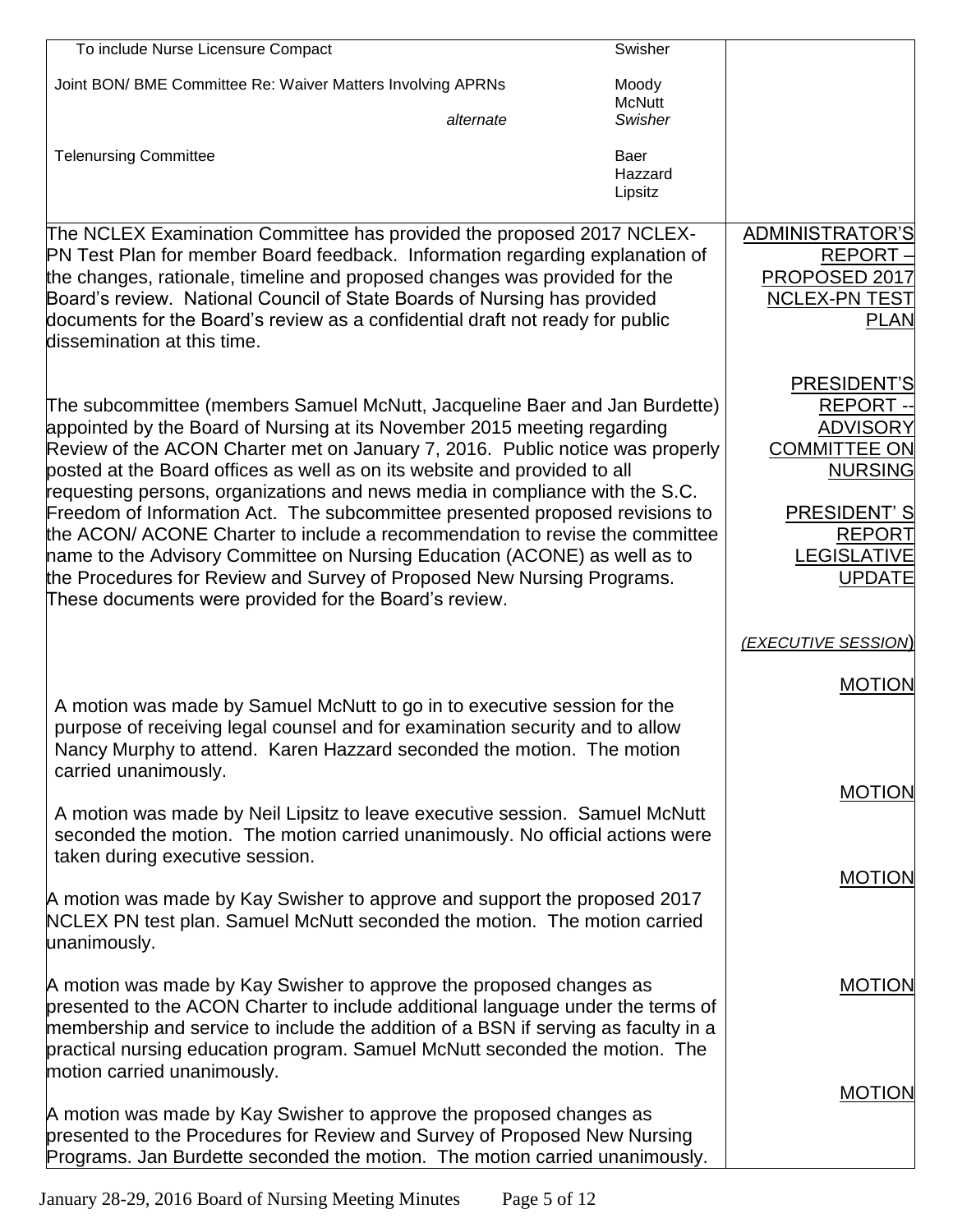| Statement of Economic Interest filing is due by noon, March 30, 2016. Resource<br>information was provided to the Board members.                                                                                                                                                                                                                                                                                                                                                                                                         | ADMINISTRATOR'S<br>REPORT-<br><b>STATEMENT OF</b><br><b>ECONOMIC</b><br><b>INTEREST</b>                         |
|------------------------------------------------------------------------------------------------------------------------------------------------------------------------------------------------------------------------------------------------------------------------------------------------------------------------------------------------------------------------------------------------------------------------------------------------------------------------------------------------------------------------------------------|-----------------------------------------------------------------------------------------------------------------|
| The Board was presented with a request to add three expert reviewers – Wendy<br>Kaczmarek for CRNA cases, Kim Joye for emergency room cases and Sonya<br>Ehrhardt for infectious diseases cases. Information/ CVs were provided for the<br>Board's review.                                                                                                                                                                                                                                                                               | ADMINISTRATOR'S<br>REPORT-<br><b>APPROVAL OF</b><br><b>EXPERT</b><br><b>REVIEWERS</b>                           |
| A motion was made by Samuel McNutt to approve all three as expert reviewers.<br>The motion was seconded by Jan Burdette. The motion carried unanimously.                                                                                                                                                                                                                                                                                                                                                                                 | <b>MOTION</b>                                                                                                   |
| The Board of Nursing discussed/ clarified the renewal competency requirements<br>for first time renewals. Discussion included but was not limited to referencing the<br>Board of Nursing January 26-27, 2012 meeting minutes regarding this agenda<br>item.                                                                                                                                                                                                                                                                              | ADMINISTRATOR'S<br>REPORT-<br><b>CLARIFICATION</b><br><b>REGARDING</b><br><b>RENEWAL</b><br><b>REQUIREMENTS</b> |
| A motion was made by Samuel McNutt to affirm the January 2012 Board of<br>Nursing meeting decision that nurses, to include all licensees (APRN, RN and<br>LPN), who are seeking renewal and have been recently licensed within a year<br>prior to the renewal not be required to again provide demonstration of<br>competency. Licensees falling outside of the one-year mark, will need to provide<br>demonstration of compliance with the competency requirements. Kay Swisher<br>seconded the motion. The motion carried unanimously. | <b>MOTION</b>                                                                                                   |
| Samuel McNutt shared a proposed memo from the Governor's domestic Violence<br>Taskforce encouraging Board of Nursing (BON) licensees to take continuing<br>education on domestic violence. It was requested that the memo be approved<br>and provided to all BON licensees.                                                                                                                                                                                                                                                              | <b>UPDATE ON THE</b><br>GOVERNOR'S<br><b>DOMESTIC</b><br><b>VIOLENCE</b><br><b>TASKFORCE</b>                    |
| A motion was made by Samuel McNutt that the memo to the members/<br>licensees of the Board of Nursing be approved and sent out to all licensees about<br>the domestic violence and the suggestions for taking the classes. Karen Hazzard<br>seconded the motion. The motion carried unanimously.                                                                                                                                                                                                                                         | <b>MOTION</b>                                                                                                   |
| Mark Sanders, Chief Investigator for the Office of Investigations and<br>Enforcement (OIE) presented the Investigative Review Committee (IRC) Report                                                                                                                                                                                                                                                                                                                                                                                     | <b>OFFICE OF</b><br><b>INVESTIGATIONS</b>                                                                       |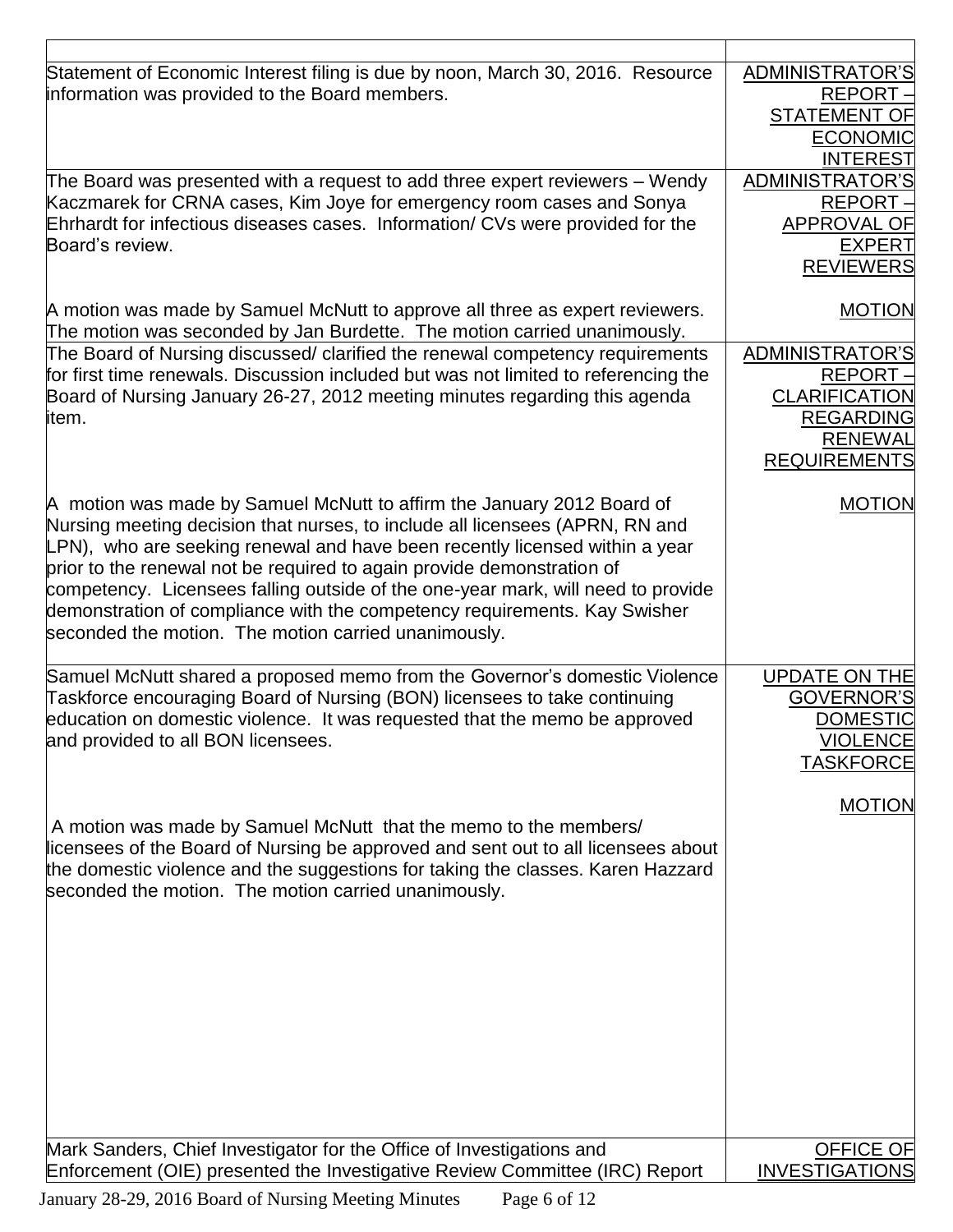| with recommendations from its meetings held since the November 2015 Board                                                                                                                                                                                                                                                                                                                                                                                                          | AND                                                    |
|------------------------------------------------------------------------------------------------------------------------------------------------------------------------------------------------------------------------------------------------------------------------------------------------------------------------------------------------------------------------------------------------------------------------------------------------------------------------------------|--------------------------------------------------------|
| meeting.                                                                                                                                                                                                                                                                                                                                                                                                                                                                           | <b>ENFORCEMENT</b>                                     |
| The Disciplinary Sanctions Guidelines Matrix is used by the IRC in making these<br>recommendations.                                                                                                                                                                                                                                                                                                                                                                                | (OIE) (CLOSED<br><b>SESSION)</b>                       |
| A motion was made by Kay Swisher to approve 29 cases for Dismissal as<br>recommended by the Investigative Review Committee (IRC). Neil Lipsitz<br>seconded the motion. The motion carried unanimously.                                                                                                                                                                                                                                                                             | <b>MOTION</b>                                          |
| A motion was made by Kay Swisher to approve 4 cases for dismissal with<br>Cease and Desist as recommended by the Investigative Review Committee<br>(IRC). Karen Hazzard seconded the motion. The motion carried unanimously.                                                                                                                                                                                                                                                       | <b>MOTION</b>                                          |
| 103 cases for Formal Complaint were presented for the Board's review. A<br>motion was made by Samuel McNutt to accept the cases with the exception of:<br>2014-254, 2015-50, 2015-100, 2015-165, 2015-242, 2015-245, 2015-247, 2015-<br>314, 2015-318, 2015-418, 2015-419, 2105-420 and that these cases be a full<br>Board appearance with a full evidentiary hearing with no MOAs or Consent<br>Agreements. Jan Burdette seconded the motion. The motion carried<br>unanimously. | <b>MOTION</b>                                          |
| 18 Letters of Caution were presented to the Board for approval as recommended<br>by the investigative Review Committee (IRC). A motion was made by Samuel<br>McNutt to approve with the exception of case 2011-213. This case would be a<br>Board appearance as a formal complaint with a full evidentiary hearing. Karen<br>Hazzard seconded the motion. The motion carried unanimously.                                                                                          | <b>MOTION</b>                                          |
| A motion was made by Samuel McNutt to require a Board appearance for the<br>following: fitness for practice, multiple medication, documentation and<br>performance issues and errors; substandard performance resulting in significant<br>patient harm or death; patient abuse or assault; any issue resulting in a patient<br>death or patient abandonment. Jan Burdette seconded the motion. The motion<br>carried unanimously.                                                  |                                                        |
| Respondents appeared before the Board. The Board reviewed Memoranda of<br>Agreement (MOA) stipulating to violations of the Nurse Practice Act to determine<br>disciplinary actions and reviewed recommendations from panel hearings.<br>Respondents also appeared before the Board to request modification to their<br>Consent Agreements or Board Orders.                                                                                                                         | <b>HEARINGS</b><br><b>DISCIPLINE</b><br>(CONFIDENTIAL) |
| In case #2012-146, a panel hearing was held September 8, 2015.                                                                                                                                                                                                                                                                                                                                                                                                                     |                                                        |
| In Case # 2012-146, a motion was made by Samuel McNutt to accept the panel<br>hearing recommendation. Jacqueline Baer seconded the motion. The motion<br>carried unanimously.                                                                                                                                                                                                                                                                                                      | <b>MOTION</b>                                          |
| In Case # 2013-137, a panel hearing was held on September 8, 2015.                                                                                                                                                                                                                                                                                                                                                                                                                 |                                                        |
| In Case # 2013-137, a motion was made by Samuel McNutt to accept the panel<br>hearing recommendation. Kay Swisher seconded the motion. The motion<br>carried unanimously.                                                                                                                                                                                                                                                                                                          | <b>MOTION</b>                                          |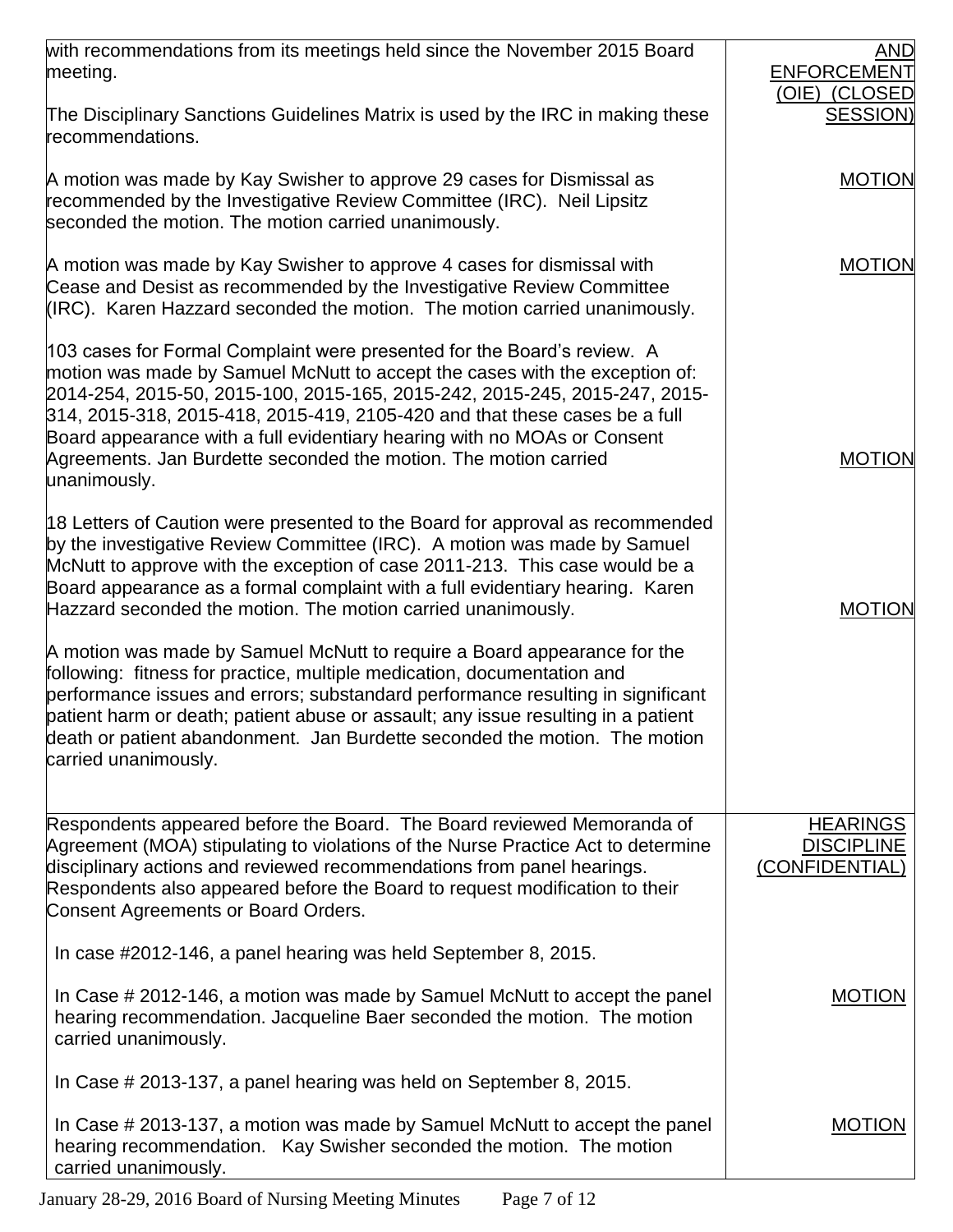| In Case # 2012-291, a panel hearing was held on August 11, 2015.                                                                                                                                                                                                                         |               |
|------------------------------------------------------------------------------------------------------------------------------------------------------------------------------------------------------------------------------------------------------------------------------------------|---------------|
| In Case # 2012-291, a motion was made by Kay Swisher to accept the panel<br>hearing recommendation. Samuel McNutt seconded the motion. The motion<br>carried unanimously.                                                                                                                | <b>MOTION</b> |
| In Case #2013-282, a panel hearing was held October 20, 2015.                                                                                                                                                                                                                            |               |
| In Case # 2013-282, a motion was made by Karen Hazzard to accept the panel<br>hearing recommendation. Kay Swisher seconded the motion. The motion<br>carried unanimously.                                                                                                                | <b>MOTION</b> |
| In Case #2013-541, a panel hearing was held November 4, 2015.                                                                                                                                                                                                                            |               |
| A motion was made by Kay Swisher to go in to executive session for the<br>purpose of receiving legal counsel. Samuel McNutt seconded the motion. The<br>motion carried unanimously.                                                                                                      | <b>MOTION</b> |
| A motion was made by Samuel McNutt to leave executive session. Kay Swisher<br>seconded the motion. The motion carried unanimously. No official actions were<br>taken during executive session.                                                                                           | <b>MOTION</b> |
| In Case 2013-541, a motion was made by Samuel McNutt for this case to be<br>continued to the next Board meeting. Karen Hazzard seconded the motion. The<br>motion carried unanimously.                                                                                                   | <b>MOTION</b> |
| In Case # 2011-138 and 2011-145, respondent requested reconsideration of an<br>existing consent agreement/ Board order.                                                                                                                                                                  |               |
| In Case # 2011-138 and 2011-145, a motion was made by Sonya Ehrhardt for a<br>public reprimand with a Critical Thinking class to be completed within 6 months<br>of the effective date of the Final Order. Samuel McNutt seconded the<br>recommendation. The motion carried unanimously. | <b>MOTION</b> |
| In Case # 2013-272, a panel hearing was held September 16, 2015.                                                                                                                                                                                                                         |               |
| In Case # 2013-272, a motion was made by Karen Hazzard to accept the<br>hearing panel recommendation. Sonya Ehrhardt seconded the motion. The<br>motion carried unanimously.                                                                                                             | <b>MOTION</b> |
| In Case # 2010-279, respondent requested to modify an existing consent<br>agreement.                                                                                                                                                                                                     |               |
| In Case # 2010-279, a motion was made by Karen Hazzard to accept the<br>modification to lift the narcotics restriction and continuation of RPP. Jacqueline<br>Baer seconded the motion. The motion carried unanimously.                                                                  | <b>MOTION</b> |
| In Case # 2015-696, respondent requested to modify an existing consent<br>agreement/ Board order.                                                                                                                                                                                        |               |
| A motion was made by Kay Swisher to go into executive session for the purpose<br>of legal counsel. Samuel McNutt seconded the motion. The motion carried                                                                                                                                 | <b>MOTION</b> |

January 28-29, 2016 Board of Nursing Meeting Minutes Page 8 of 12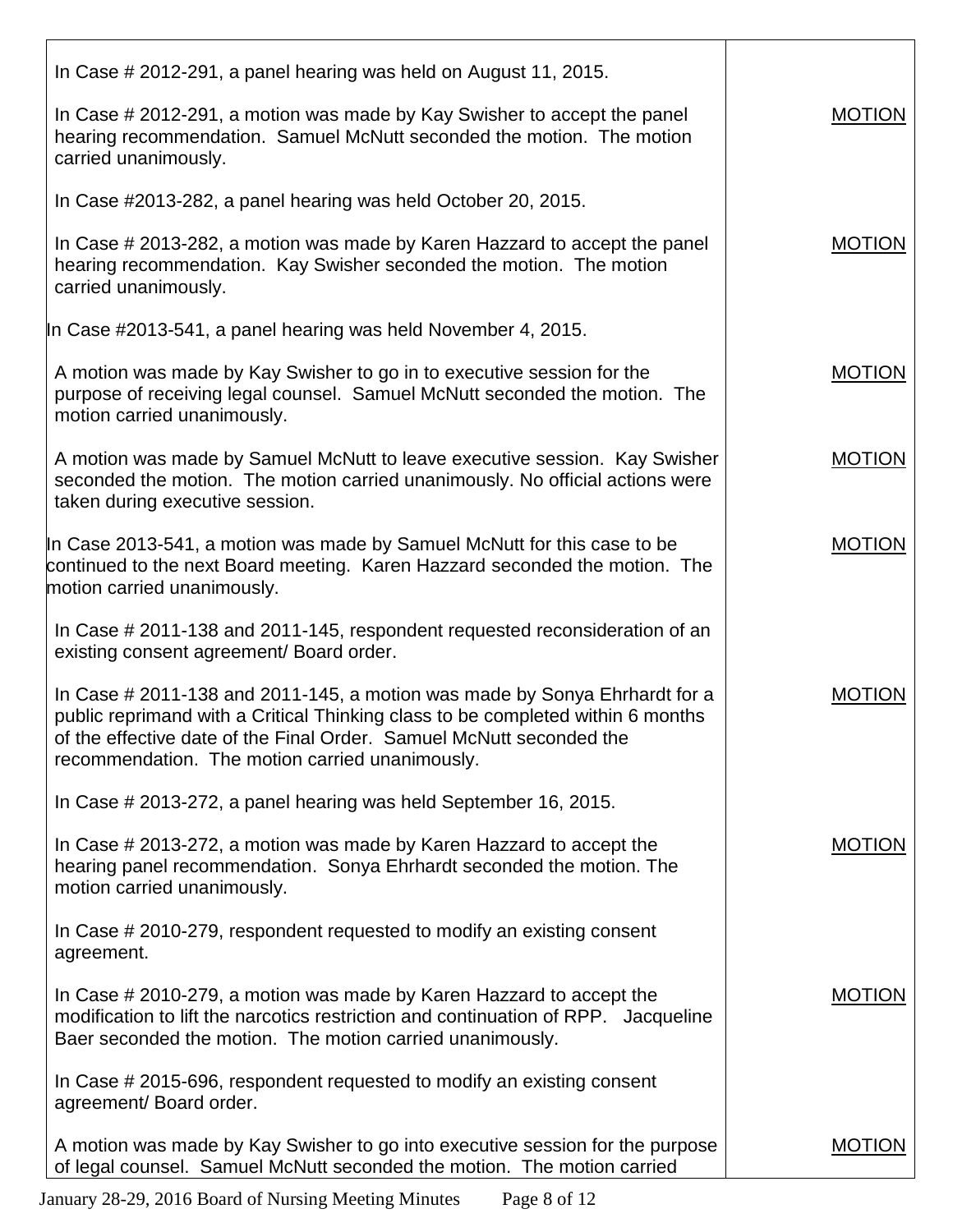| unanimously.                                                                                                                                                                                                                                                           |               |
|------------------------------------------------------------------------------------------------------------------------------------------------------------------------------------------------------------------------------------------------------------------------|---------------|
| A motion was made by Samuel McNutt to leave executive session. Karen<br>Hazzard seconded the motion. The motion carried unanimously. No official<br>actions were taken during executive session.                                                                       | <b>MOTION</b> |
| In Case # 2015-696, a motion was made by Eric Sellers to grant the request to<br>modify the agreement. Samuel McNutt seconded the motion. The motion<br>carried unanimously.                                                                                           | <b>MOTION</b> |
| In Case # 2012-421, a panel hearing was held on October 20, 2015                                                                                                                                                                                                       |               |
| In Case # 2012-421, a motion was made by Samuel McNutt to accept the panel<br>recommendation of revocation. Neil Lipsitz seconded the motion. The motion<br>carried unanimously.                                                                                       | <b>MOTION</b> |
| In Case #2012-171, a panel hearing was held September 16, 2015.                                                                                                                                                                                                        |               |
| In Case # 2012-171, a motion was made by Samuel McNutt to accept the panel<br>hearing recommendation. Neil Lipsitz seconded the motion. The motion carried<br>unanimously.                                                                                             | <b>MOTION</b> |
| In Case # 2012-394, a panel hearing was held September 16, 2015.                                                                                                                                                                                                       |               |
| In Case # 2012-394, a motion was made by Samuel McNutt to accept the<br>hearing panel recommendation. Kay Swisher seconded the motion. The motion<br>carried unanimously.                                                                                              | <b>MOTION</b> |
| In Case # 2014-342, a panel hearing was held September 16, 2015.                                                                                                                                                                                                       |               |
| A motion was made by Karen Hazzard to go into executive session for the<br>purpose of receiving legal counsel. Samuel McNutt seconded the motion. The<br>motion was carried unanimously.                                                                               | <b>MOTION</b> |
| A motion was made by Samuel McNutt to leave executive session. Karen<br>Hazzard seconded the motion. The motion carried unanimously. No official<br>actions were taken during executive session.                                                                       | <b>MOTION</b> |
| In Case # 2014-342, a motion was made by Karen Hazzard to accept the panel<br>hearing recommendation without suspension and to deny the request to modify<br>from public to a private reprimand. Samuel McNutt seconded the motion. The<br>motion carried unanimously. | <b>MOTION</b> |
| In Case # 2015-155, a panel hearing was held September 16, 2015.                                                                                                                                                                                                       |               |
| A motion was made by Samuel McNutt to accept the hearing panel<br>recommendation. Neil Lipsitz seconded the motion. The motion carried<br>unanimously.                                                                                                                 | <b>MOTION</b> |
| In Case $\#$ 2014-13, a panel hearing was held October 20, 2015.                                                                                                                                                                                                       | <b>MOTION</b> |
| A motion was made by Karen Hazzard to go into executive session for the<br>purpose of receiving legal counsel. Samuel McNutt seconded the motion. The                                                                                                                  |               |

January 28-29, 2016 Board of Nursing Meeting Minutes Page 9 of 12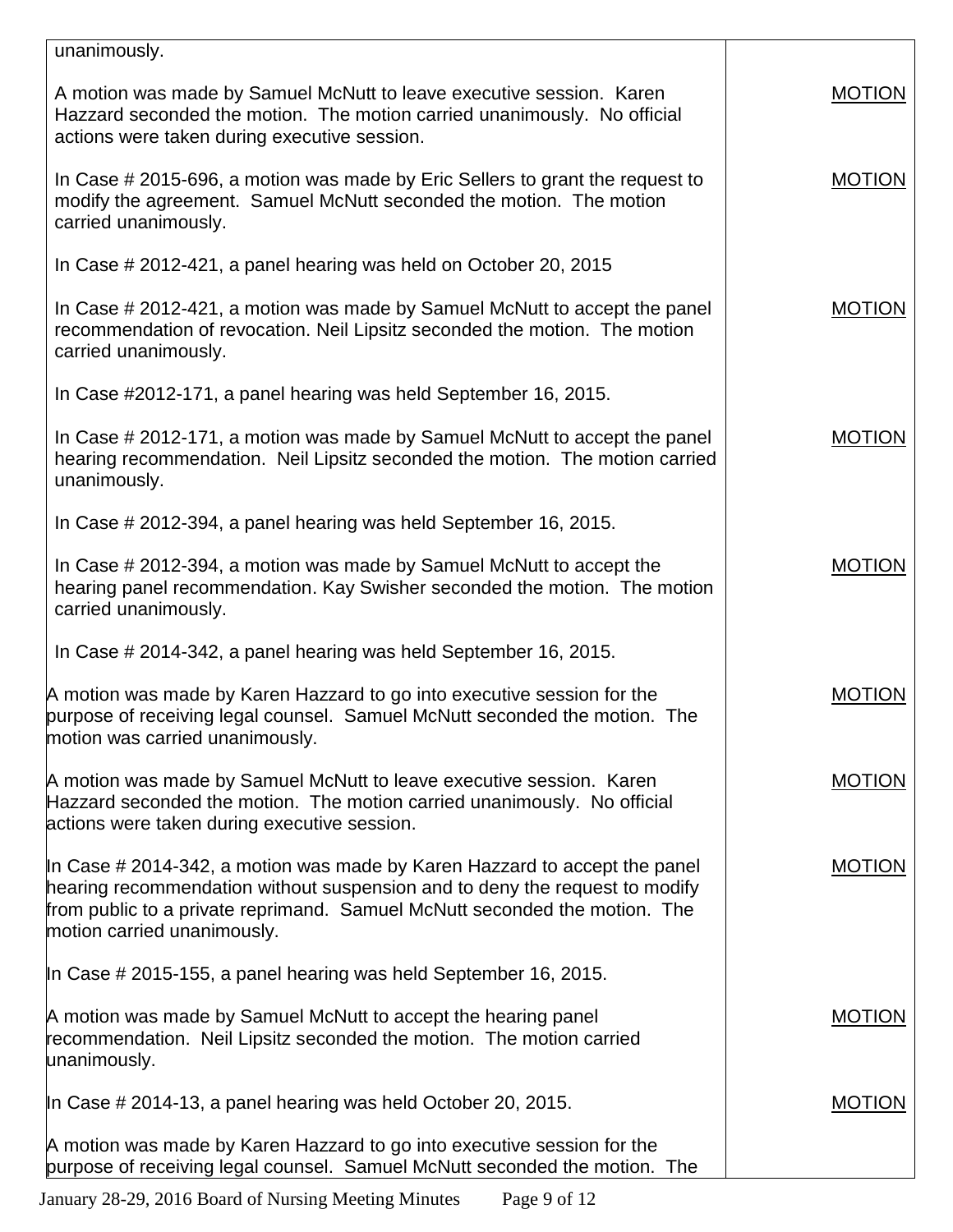| motion was carried unanimously.                                                                                                                                                                                                                                               | <b>MOTION</b>                                                                                |
|-------------------------------------------------------------------------------------------------------------------------------------------------------------------------------------------------------------------------------------------------------------------------------|----------------------------------------------------------------------------------------------|
| A motion was made by Kay Swisher to leave executive session. Sonya Ehrhardt<br>seconded the motion. The motion carried unanimously. No official actions were<br>taken during executive session.                                                                               | <b>MOTION</b>                                                                                |
| In Case # 2014-13, a motion was made by Kay Swisher to accept the panel<br>hearing recommendation. Samuel McNutt seconded the motion. The motion<br>carried unanimously.                                                                                                      |                                                                                              |
| In Case # 2014-7, a panel hearing was held on October 20, 2015.                                                                                                                                                                                                               | <b>MOTION</b>                                                                                |
| In Case # 2014-7, a motion was made by Jacqueline Baer to accept the hearing<br>panel recommendation. Kay Swisher seconded the motion. The motion carried<br>unanimously.                                                                                                     |                                                                                              |
| In Case # 2013-364, a panel hearing was held on November 4, 2015.                                                                                                                                                                                                             |                                                                                              |
| In Case # 2013-364, a motion was made by Neil Lipsitz to adopt the panel<br>hearing's recommendation, a letter of caution. Jacqueline Baer seconded the<br>motion. The motion carried unanimously.                                                                            | <b>MOTION</b>                                                                                |
| In Case # 2013-164, a panel hearing was held on November 4, 2015.                                                                                                                                                                                                             |                                                                                              |
| In Case # 2013-164, a motion was made by Samuel McNutt to accept the panel<br>hearing recommendation. Karen Hazzard seconded the motion. The motion<br>carried unanimously.                                                                                                   | <b>MOTION</b>                                                                                |
| In Case # 2014-429, a panel hearing was held on August 11, 2015.                                                                                                                                                                                                              |                                                                                              |
| In Case # 2014-429, a motion was made by Samuel McNutt to accept the panel<br>hearing recommendation with the addition of a medication course. Neil Lipsitz<br>seconded the motion. The motion carried unanimously.                                                           | <b>MOTION</b>                                                                                |
| In Case # 2013-327, a panel hearing was held November 4, 2015.                                                                                                                                                                                                                |                                                                                              |
| In Case # 2013-327, a motion was made by Kay Swisher to accept the panel<br>recommendations. Karen Hazzard seconded the motion. The motion carried<br>unanimously.                                                                                                            | <b>MOTION</b>                                                                                |
| A motion was made by Samuel McNutt to adjourn the meeting at 3:39 p.m. Neil<br>Lipsitz seconded the motion. The motion carried unanimously.                                                                                                                                   | <b>MOTION TO</b><br><b>ADJOURN</b>                                                           |
| Friday January 29, 2016<br>Applicants for licensure appeared before the Board. The Board reviewed "yes"<br>response(s) for exam and endorsement application matters. The Board also<br>reviewed reinstatement, disciplined/ reinstatement matters and a worksite<br>approval. | <b>HEARINGS</b><br><b>DISCIPLINE/</b><br><b>APPLICATION</b><br>APPEARANCES<br>(CONFIDENTIAL) |
| An applicant for licensure as a registered nurse by exam appeared before the<br>Board.                                                                                                                                                                                        |                                                                                              |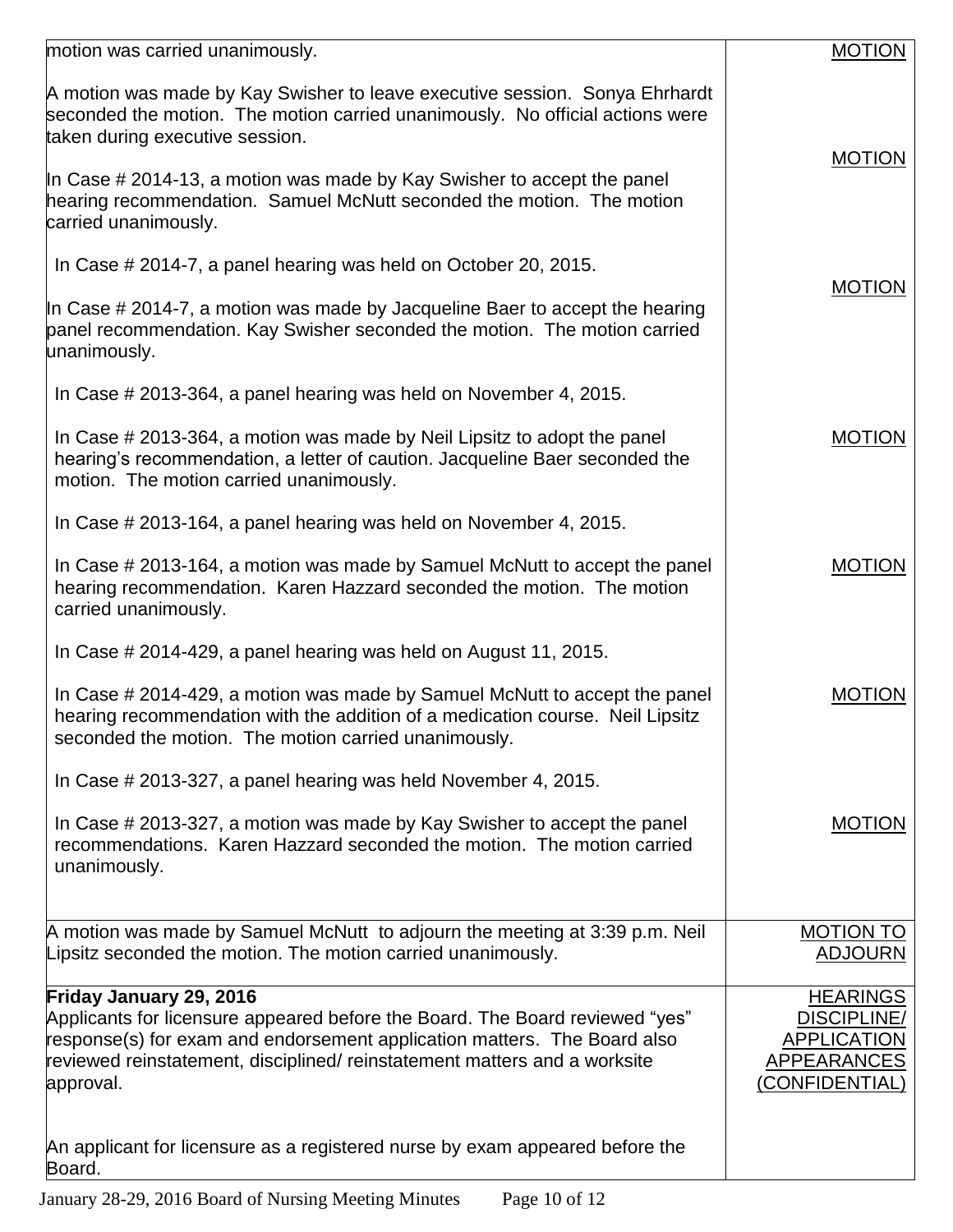| A motion was made by Karen Hazzard to approve taking the NCLEX and upon<br>successful completion to grant licensure. Neil Lipsitz seconded the motion. The<br>motion carried unanimously.                                       | <b>MOTION</b> |
|---------------------------------------------------------------------------------------------------------------------------------------------------------------------------------------------------------------------------------|---------------|
| An applicant for licensure as a registered nurse by exam appeared before the<br>Board.                                                                                                                                          |               |
| A motion was made by Samuel McNutt to approve taking the NCEX and upon<br>successful completion to grant licensure. Kay Swisher seconded the motion.<br>The motion carried unanimously.                                         | <b>MOTION</b> |
| An applicant for licensure as a licensed practice nurse by endorsement appeared<br>before the Board.                                                                                                                            |               |
| A motion was made by Kay Swisher to grant licensure. Samuel McNutt<br>seconded the motion. The motion carried unanimously.                                                                                                      | <b>MOTION</b> |
| An applicant for licensure as a registered nurse by endorsement appeared<br>before the Board.                                                                                                                                   |               |
| A motion was made by Kay Swisher to go into executive session for the purpose<br>of receiving legal counsel. Samuel McNutt seconded the motion. The motion<br>carried unanimously.                                              | <b>MOTION</b> |
| A motion was made by Kay Swisher to leave executive session. Sonya Ehrhardt<br>seconded the motion. The motion carried unanimously. No official actions were<br>taken during executive session.                                 | <b>MOTION</b> |
| A motion was made by Kay Swisher to deny endorsement for the State of South<br>Carolina. Sonya Ehrhardt seconded the motion. The motion carried<br>unanimously.                                                                 | <b>MOTION</b> |
| An applicant for licensure as a registered nurse by disciplined reinstatement<br>appeared before the Board.                                                                                                                     |               |
| A motion was made by Kay Swisher to grant reinstatement of licensure. Neil<br>Lipsitz seconded the motion. The motion carried unanimously.                                                                                      | <b>MOTION</b> |
| A motion was made by Samuel McNutt to lift the administrative suspension. The<br>motion was seconded by Jan Burdette. The motion carried unanimously.                                                                           | <b>MOTION</b> |
| A motion was made by Kay Swisher to reinstate license with the stipulation of<br>continued participation in RPP and in the current therapy program. The motion<br>was seconded by Jan Burdette. The motion carried unanimously. | <b>MOTION</b> |
| An applicant for licensure as a registered nurse by reinstatement appeared<br>before the Board.                                                                                                                                 |               |
| A motion was made by Karen Hazzard to grant reinstatement of licensure.<br>Sonya Erhardt seconded the motion. The motion carried unanimously.                                                                                   | <b>MOTION</b> |
| A registered nurse appeared before the Board regarding approval of a worksite                                                                                                                                                   |               |